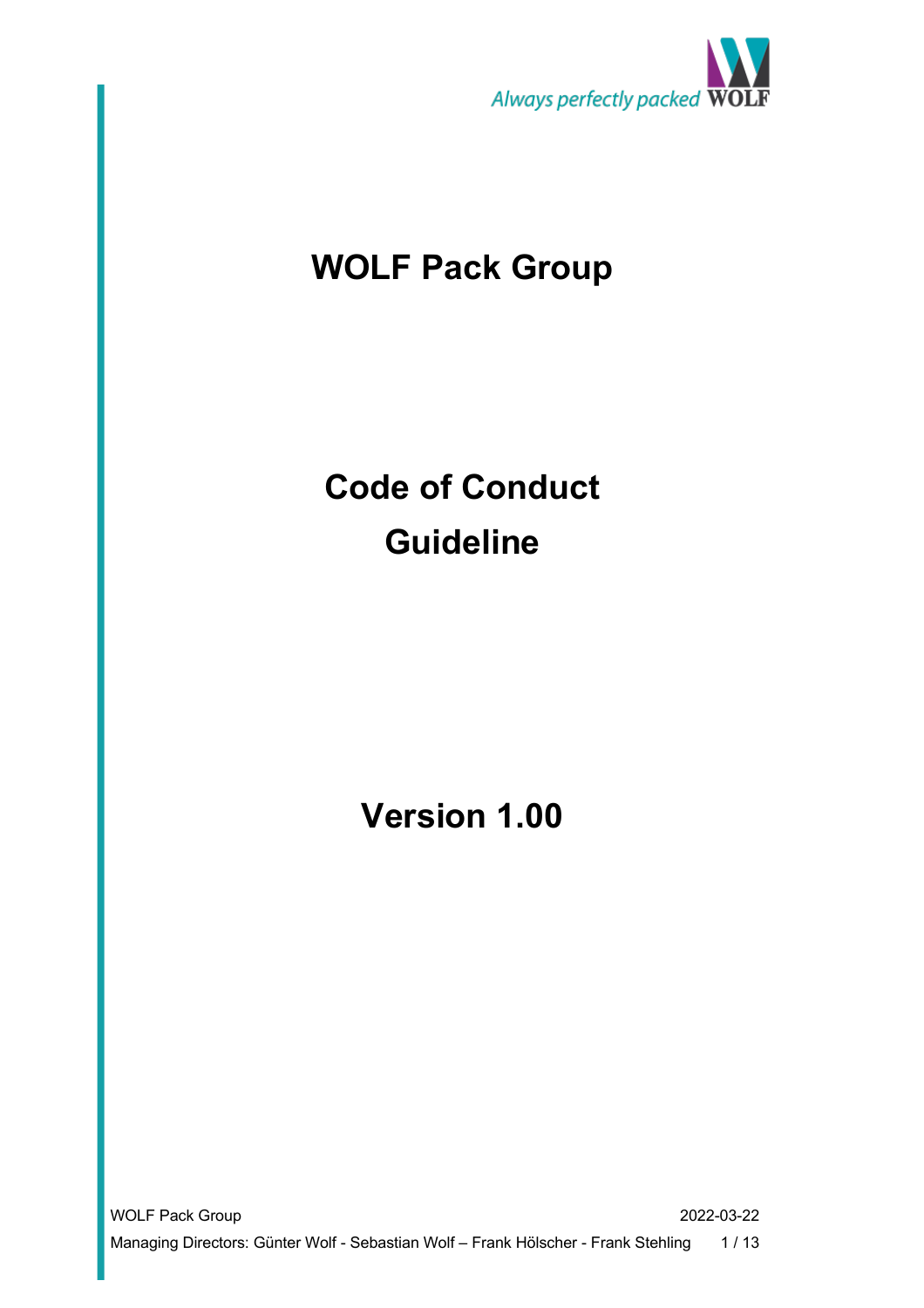

## **Table of Content**

| 1          | <b>Purpose and Validity</b>                             | 3                       |
|------------|---------------------------------------------------------|-------------------------|
| 2          | <b>Corporate Responsibilities</b>                       | 3                       |
| 2.1        |                                                         |                         |
| 2.2<br>2.3 |                                                         |                         |
| 3          | <b>Personal Conduct</b>                                 | $\overline{\mathbf{4}}$ |
| 3.1        |                                                         |                         |
| 3.2        |                                                         |                         |
| 3.3<br>3.4 |                                                         |                         |
| 3.4.1      |                                                         |                         |
| 4          | <b>Business Relations</b>                               | $\overline{7}$          |
| 4.1        |                                                         |                         |
| 4.2        |                                                         |                         |
| 4.3        |                                                         |                         |
| 4.4<br>4.5 |                                                         |                         |
| 5          | <b>Business Resources</b>                               | 10                      |
| 5.1        |                                                         |                         |
| 5.2        |                                                         |                         |
| 5.3        |                                                         |                         |
| 5.4        |                                                         |                         |
| 6          | <b>Governments</b>                                      | 11                      |
| 6.1        |                                                         |                         |
| 6.2        |                                                         |                         |
| 7          | <b>Data Security and Data Protection</b>                | 12                      |
| 8          | Duty to report violations                               | 12                      |
| 8.1        |                                                         | .13                     |
| 9          | <b>Sanctions from Violations of the Code of Conduct</b> | 13                      |
| 10         | <b>Implementation of the Code of Conduct</b>            | 13                      |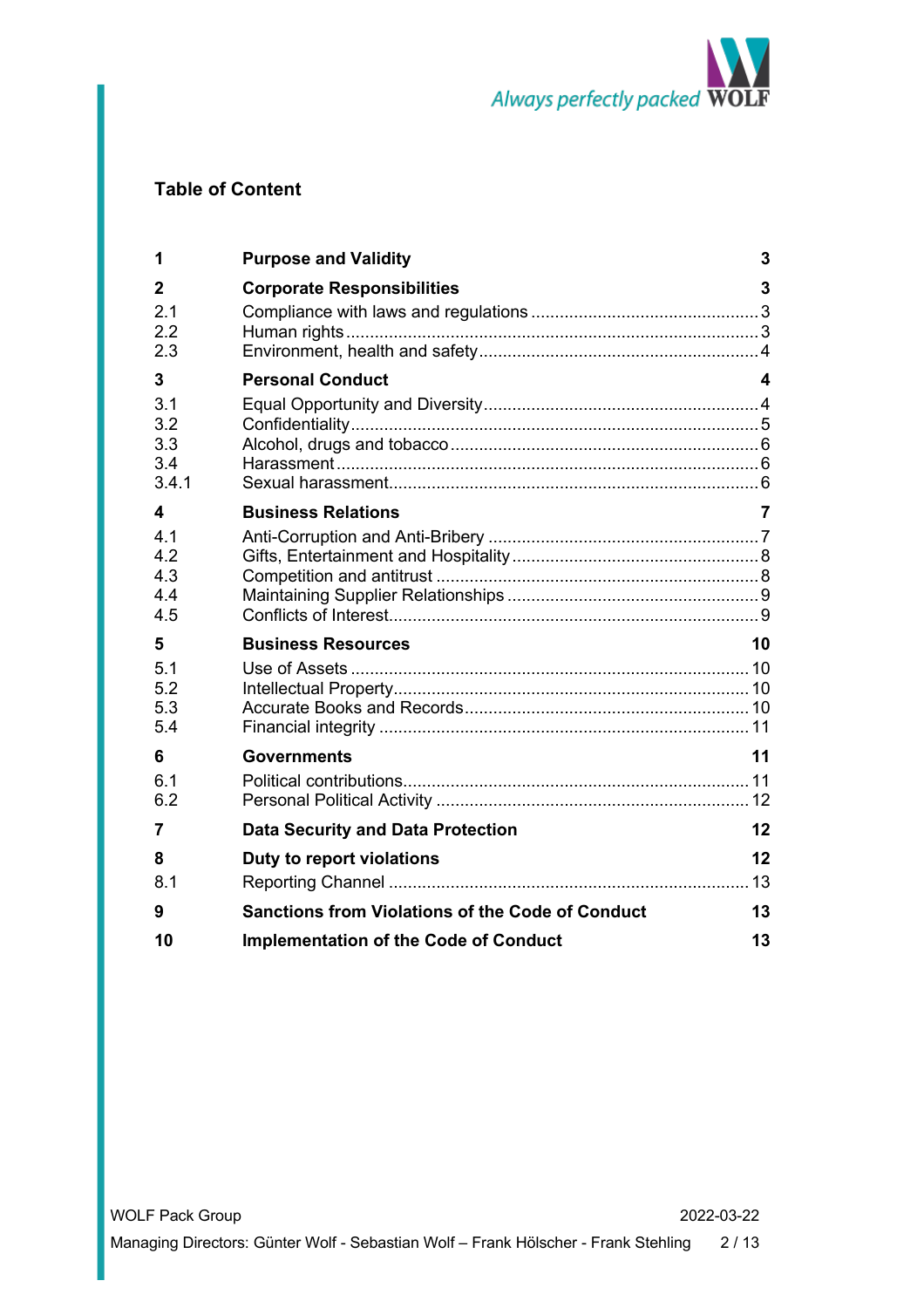

## **1 Purpose and Validity**

This Code of Conduct (hereinafter referred to as the "Code") is a set of rules explaining common values of the WOLF Pack Group (hereinafter referred to as "WOLF") and showing WOLF associates how to make decisions based upon these values.

The Code must be adhered to by all those who work for, act on behalf of or represent WOLF. This includes all WOLF employees and other officers, contractors and consultants and any third parties (when acting on behalf of or representing WOLF).

In order to meet the expectations of WOLF's customers and to justify their loyalty and trust they have in WOLF, acting within the highest ethical standards in all WOLF relationships is essential.

Values such as the protection of the personal dignity, privacy and individual rights of employees, customers and business partners are indispensable for a company upholding its reputation for continually delivering excellence.

This Code co-exists with other policies of WOLF i.e. Travel Policy. If there is any item of inconsistency, this Code has priority while all WOLF employees and other officers should report the discrepancies to his/her superior or management team.

## **2 Corporate Responsibilities**

#### **2.1 Compliance with laws and regulations**

As WOLF is an international company which does business in different countries all over the world, national and international laws and regulations have to be taken into account and adhered to.

Compliance with laws and regulations is essential for WOLF's success. For this reason, WOLF should adhere, in the same way as every individual employee, to applicable national and international law and legal regulations.

In order to comply with this, it is WOLF's responsibility to ensure that:

- Laws and regulations of all countries in which WOLF operates should be followed;
- It must be ensured that transactions comply with all applicable rules that restrict transactions with sanctioned countries, persons and prohibited end users.

In case that local law allows certain acts, while this Code does not allow such an act, this Code is valid and all WOLF employees and other officers, contractors and consultants and any third parties (when acting on behalf of or representing WOLF) of WOLF should comply with this Code. At the same, if the local law prohibits certain acts, mandated by this Code, the local law shall prevail.

#### **2.2 Human rights**

WOLF condemns any form of forced labour. WOLF forbids child labour. WOLF abides by applicable laws regarding human rights, fair labour practices, minimum wage and other legally guaranteed conditions of employment. Exploitation of WOLF employees and other officers or disregard for their age, gender, health, safety or labour rights is illegal and will not be tolerated by WOLF.

WOLF Pack Group 2022-03-22 Managing Directors: Günter Wolf - Sebastian Wolf – Frank Hölscher - Frank Stehling 3 / 13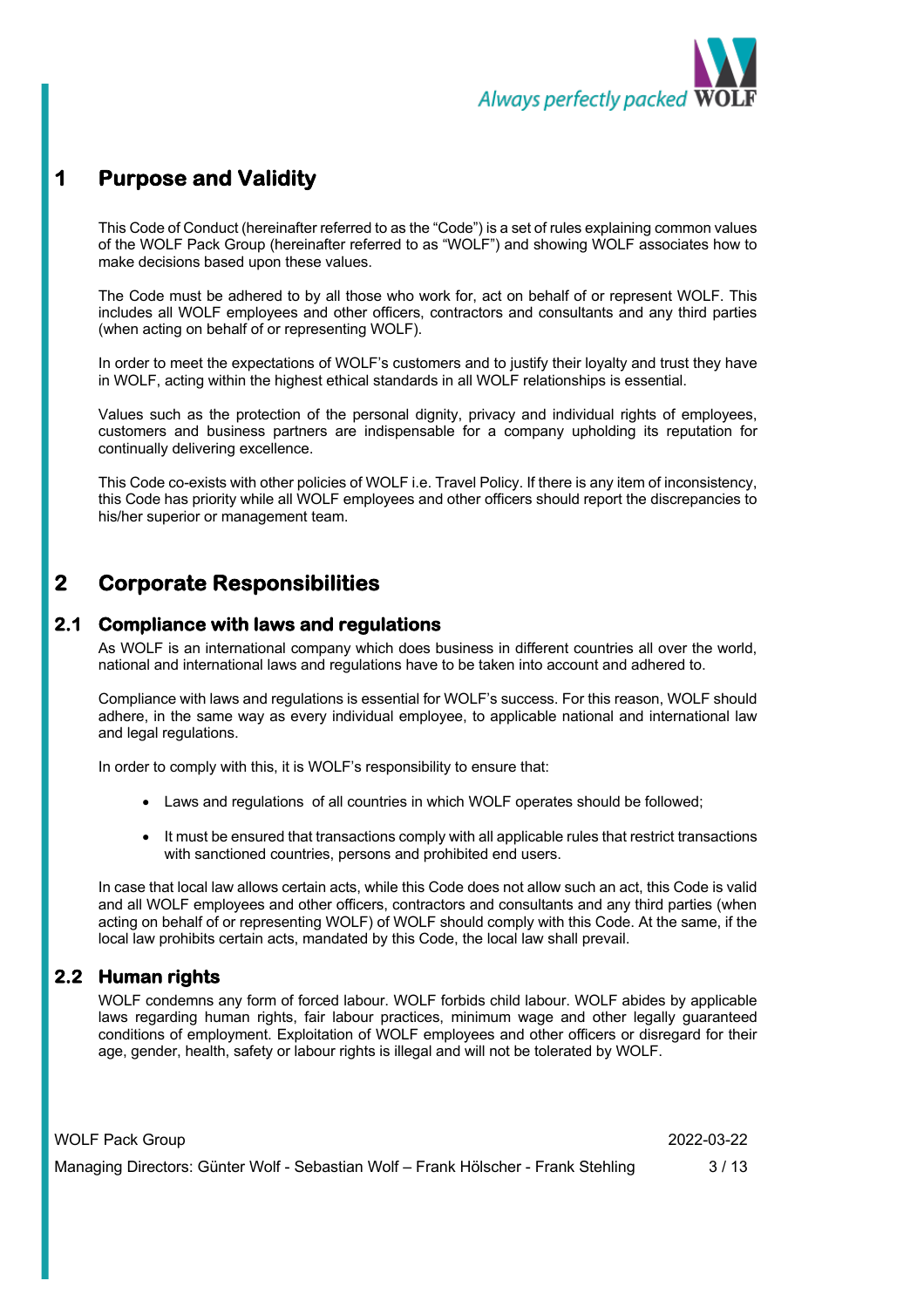

#### **2.3 Environment, health and safety**

WOLF's goal is a responsible use of natural resources, not only in the production and distribution of WOLF's products, but also within WOLF company infrastructure, from procurement to sales. This also includes the responsible use of energy, water, materials and space to ensure the environmental compatibility of all WOLF's activities.

WOLF values a safe, healthy and secure workplace. This means that WOLF always complies with all applicable health and safety standards and laws. WOLF maintains a proactive policy in identifying and removing any dangers and hazards in the workplace; WOLF sees it as an obligation to provide a healthy and safe workplace for all WOLF employees.

It is in WOLF responsibility that all of WOLF's managers and superiors ensure that the appropriate safeguards regarding health, safety and security practices are in place and comply with applicable code, laws and management standards.

## **3 Personal Conduct**

WOLF employees determine the future of WOLF. For this reason the global human resource strategy aimes at maximising the development and potential of all WOLF employees.

With WOLF being an international company, WOLF employees and other officers come from different countries in the world and have different backgrounds and cultures.

All employees and other officers of WOLF shall contribute to a company culture that is characterized by fairness and an attitude of cooperation. Tolerance and a feeling of trust in each other belong to WOLF core beliefs. It is in WOLF's responsibility that the dignity and personality of each individual must be respected.

WOLF wants to create a positive, optimistic, correct working atmosphere. WOLF expects from its employees that they contribute to this, with their own conduct. This is an essential requirement for the motivation and enthusiasm of WOLF employees and other officers, and it is also the basis of WOLF's company success.

It is in WOLF's responsibility that all employees and other officers are aware of the fact that they represent WOLF externally, through their conduct, which in return affects WOLF company reputation. Therefore WOLF ensures that all employees and other officers shall treat others in the same way as they would expect to be treated by others. This will result in fair, correct, and respectful treatment of customers and business partners who are involved in business with WOLF.

#### **3.1 Equal Opportunity and Diversity**

WOLF does appreciate the diversity of all employees and respects and upholds their human rights. For this reason each employee and other officer is offered a respectful workplace with equal opportunity without regard to their race, age, gender, nationality, political opinion, origin, religion, disability or sexual orientation.

Skills, abilities and qualifications are the only decisive factors for employment and further developing within the WOLF group of companies.

However, WOLF does not only treat the employees in a fair and respectful way; WOLF ensures the same fair and respectful treatment to all customers and all business partners and expects them to comply with these principles as well.

In order to comply with this, it is in WOLF's responsibility to ensure that:

WOLF Pack Group 2022-03-22 Managing Directors: Günter Wolf - Sebastian Wolf – Frank Hölscher - Frank Stehling 4 / 13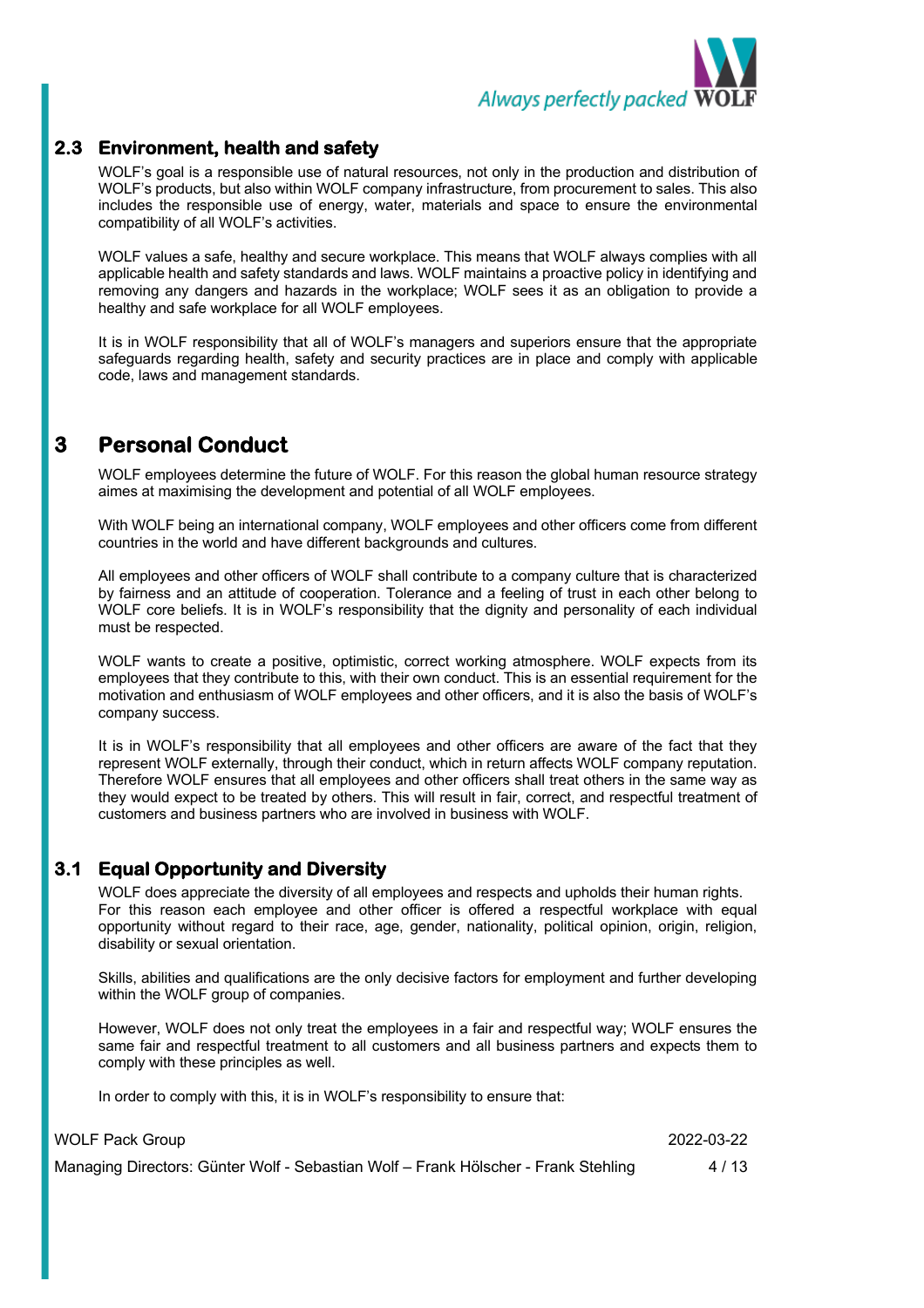

- WOLF employment-related decisions, including recruitment, promotion, training and development, compensation and termination of employment, should be always based only on merit and business considerations;
- In it should always be acted in accordance with local legislation and cultural considerations that may impact workplace decisions and actions, and human rights of our employees should be uphold and promoted;
- WOLF Human Resources Department should be contacted in case of any questions about the potential applicability of respective industrial laws;

And

- Unlawful discrimination of any type should never be tolerated by WOLF;
- WOLF should never make decisions based on attributes unrelated to job performance.

#### **3.2 Confidentiality**

As confidential information is one of the most important assets of WOLF, it is in WOLF's responsibility that all employees and other officers protect such information and deal with it in a careful and responsible way. It is of crucial importance to uphold confidentiality, as sharing sensitive information with other people may harm the company and its business relations to a great extent.

All WOLF company and business secrets, but also especially any information that is not public, i.e. information that is not generally available in the media and which has been received by employees, via their relationship with WOLF, is always treated as confidential.

It is in WOLF responsibility to ensure that all information, obtained by participating in the development of processes or products for WOLF, or the results of such work, always has to be regarded as property of WOLF, both during and after the period of employment at WOLF.

Confidential information, including computer records must never be copied or divulged if not otherwise agreed, with a customer or business partner.

Where possible, WOLF always ensures that WOLF employees and other officers shall not bring confidential information, from their previous employment into WOLF and shall keep information about WOLF confidential, when leaving WOLF.

It is in WOLF responsibility to ensure that all employees and other officers shall respect the confidentiality that WOLF signs with customer or business partners, through a Non Disclosure Agreement just as it would be WOLF company and/or business secrets. Then WOLF employees and other officers and all business partners should avoid improperly obtaining competitor's information, or misrepresenting identity to gain access to this information, in order to avoid potential liabilities for trade secrets theft or corporate espionage.

In order to comply with this, it is in WOLF responsibility to ensure what follows:

- Maintain the confidentiality of WOLF's information;
- If you are unsure about the degree of confidentiality assigned to information, contact the relevant manager;
- Regard the information obtained by participating in the development of process or products for WOLF, or the results of such work, as the property of WOLF both during and after your period of employment with WOLF;

And

WOLF Pack Group 2022-03-22

Managing Directors: Günter Wolf - Sebastian Wolf – Frank Hölscher - Frank Stehling 5/13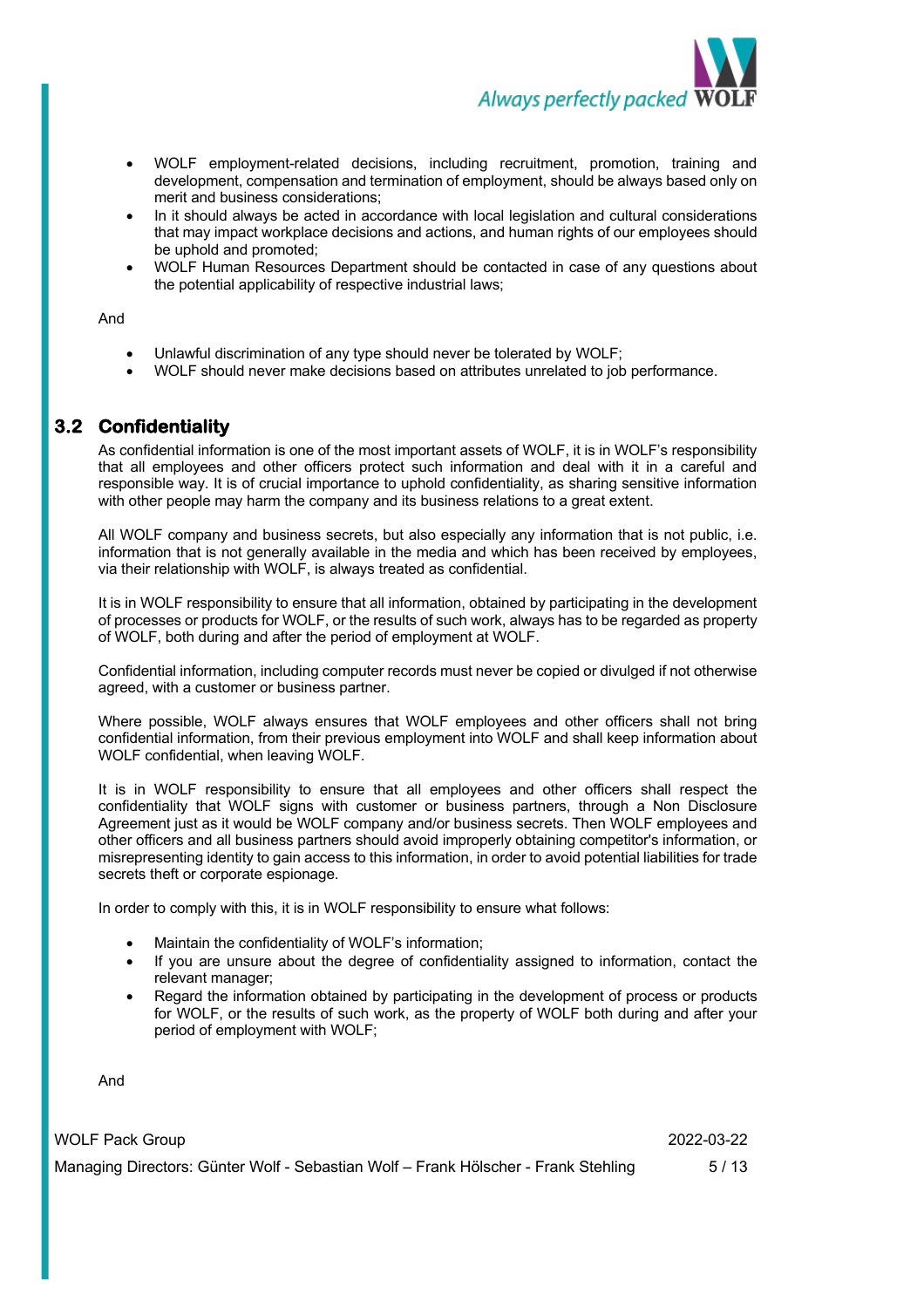

- Never divulgate what may be confidential information either internally or externally unless you are specifically authorised to do so;
- It is not acceptable bring to WOLF any confidential information, including computer records, from prior employers

#### **3.3 Alcohol, drugs and tobacco**

It is in WOLF responsibility to ensure that all WOLF employees and other officers must be able to perform at an acceptable level and not be impaired by any drugs, alcohol, etc. It is a WOLF instruction that the possession, use or transfer of illegal substances on WOLF premises is prohibited. WOLF does not accept smoking in all its buildings with the exclusion of designated smoking areas.

#### **3.4 Harassment**

It is in WOLF responsibility to ensure that employees must never engage, in actions or behaviours that entail harassment or bullying. It is a clear statement of WOLF that harassment is an unwelcome action, conduct or behaviour that a reasonable person would find unwelcome, humiliating, intimidating or offensive.

Bullying is a repeated behaviour directed towards an individual or group of individuals that is unreasonable and creates a risk to health and safety.

WOLF respects and accepts that harassment and bullying are illegal in many countries and may lead to penalties for individuals and for WOLF.

Workplace harassment and bullying should not be confused with advice or counselling on work performance, or work-related behaviour, of an individual or group, which might include critical comments about work performance.

In order to comply with this, it is in WOLF responsibility to ensure that;

- All WOLF employees and other officers, but also customers and business partners, should always be treated with respect and dignity;
- All WOLF employees and other officers should always speak up and tell a person if they are upset by his or her actions or behaviour, explain why and ask the person to stop;
- All WOLF employees and other officers should always be prepared to adapt their behaviour, according to local behaviour, practices and customs, providing such behaviour does not breach individual human rights;

And

- All WOLF employees and other officers should never make jokes or comments that are racial, ethnic, religious, sexual, or related to age, physical appearance or disability;
- All WOLF employees and other officers should never distribute or display offensive material, including inappropriate pictures and cartoons;
- All WOLF employees and other officers should never spread malicious rumours or use WOLF resources to transmit derogatory, discriminatory, abusive or harassing material.

#### **3.4.1 Sexual harassment**

As any other form of harassment, sexual harassment is prohibited at WOLF.

| <b>WOLF Pack Group</b>                                                             | 2022-03-22 |
|------------------------------------------------------------------------------------|------------|
| Managing Directors: Günter Wolf - Sebastian Wolf – Frank Hölscher - Frank Stehling | 6/13       |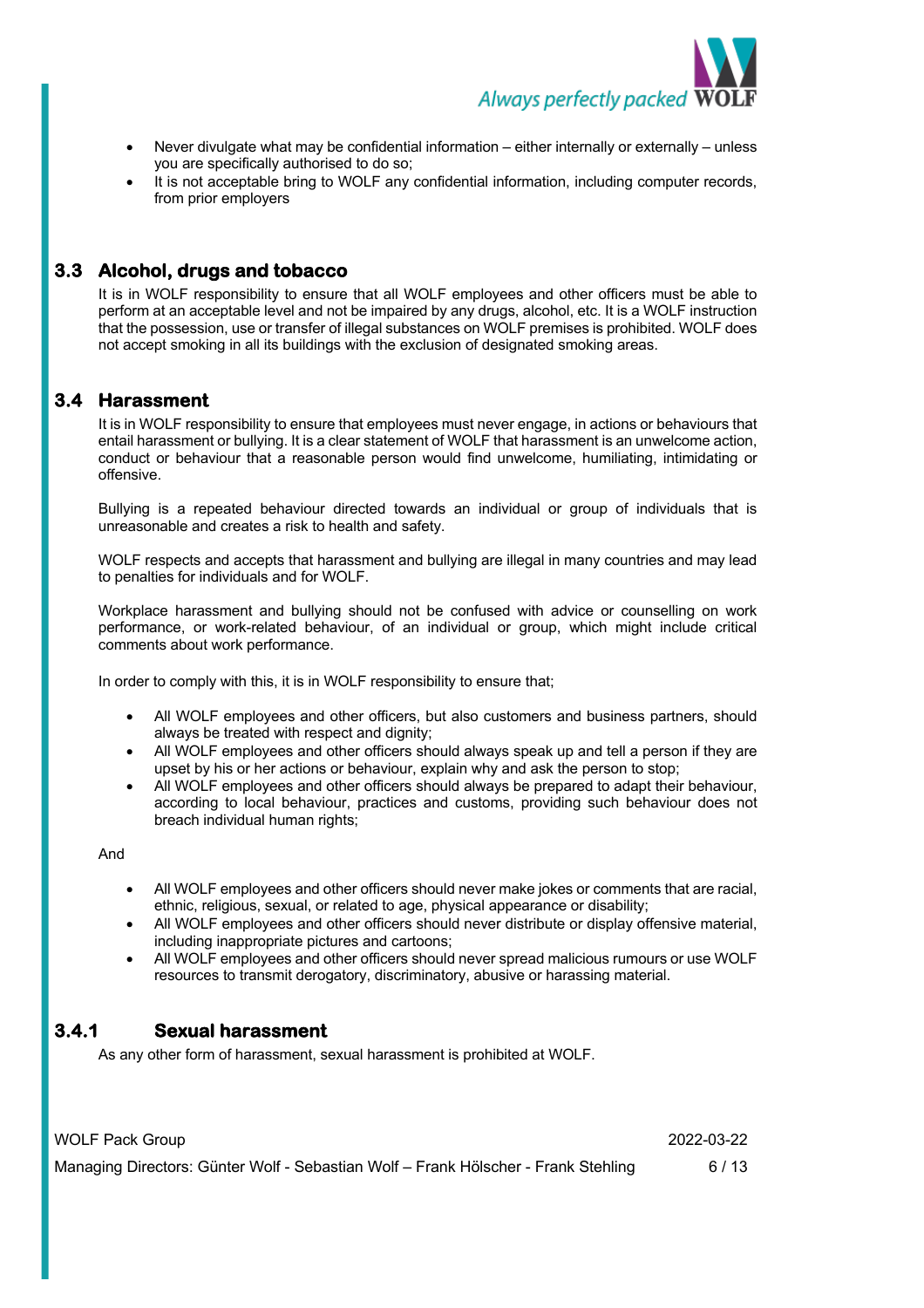

Sexual harassment is an unwelcome action, conduct, or behaviour of sexual nature. It can be verbal, visual or physical.

Sexual harassment may occur by a repetition of incidents that taken alone would not be defined as harassment, or could occur by single seriously enough incidents.

On the one hand, a direct and unsolicited sexual approach or improperly touching another person can be sexual harassment. On the other hand, making an isolated respectful comment about clothing or asking once for a date to a colleague is not sexual harassment. However, if these incidents repeat, and repeat after the person has been told to stop, making comments or asking for a date, then it becomes sexual harassment, since the "unwelcome" property of the action is then evident.

## **4 Business Relations**

WOLF success is based on the relationship with WOLF's customers and business partners. For this reason all WOLF interactions with WOLF's customers and business partners must be characterised by the principles of fair dealing. It is in WOLF responsibility to ensure that WOLF always acts responsibly towards all customers and business partners.

As WOLF's business partners and agents are representing WOLF, they have to be chosen with care and WOLF has to document and monitor their activities. It is in WOLF responsibility to ensure that all business partners and agents have to comply with all applicable laws and regulations in the countries in which WOLF does business as well as be compliant with this Code.

All communications with customers, relating to sales or delivery, should be accurate and truthful.

#### **4.1 Anti-Corruption and Anti-Bribery**

WOLF never engages in corruption, bribery or any other illegal transaction with customers and business partners. Corruption and bribery contain the making of or promising of gifts or payments to others, in exchange for a favour or financial reward.

In order to comply with this, it is in WOLF responsibility to ensure that:

- Due diligence in selecting and engaging third parties is always appropriate;
- All employees and other officers always have to make sure they fully understand applicable legal requirements, the recipient's own rules and our approach to offering or accepting gifts and hospitality;
- It always has to be ensured that all expenditure is accurately recorded;
- Any indication of improper payments or a concern someone has regarding the legitimacy of a payment in cash or in-kind that WOLF is intending to make has always to be reported immediately.

It is WOLF's clear statement that:

- It is forbidden to offer anything of value to a government official or other person to obtain an actual or perceived improper advantage;
- It is forbidden to allow secret commissions, or similar corrupt payments to be made. This includes arrangements made with politically influential individuals, companies or organizations where the fees are disproportionate to the legitimate services offered;
- It is forbidden to make a payment to any person for a service for which WOLF is not normally entitled;
- It is forbidden to do anything to encourage or facilitate someone else, including an agent or representative of WOLF, to make an improper payment.

WOLF Pack Group 2022-03-22

Managing Directors: Günter Wolf - Sebastian Wolf – Frank Hölscher - Frank Stehling 7 / 13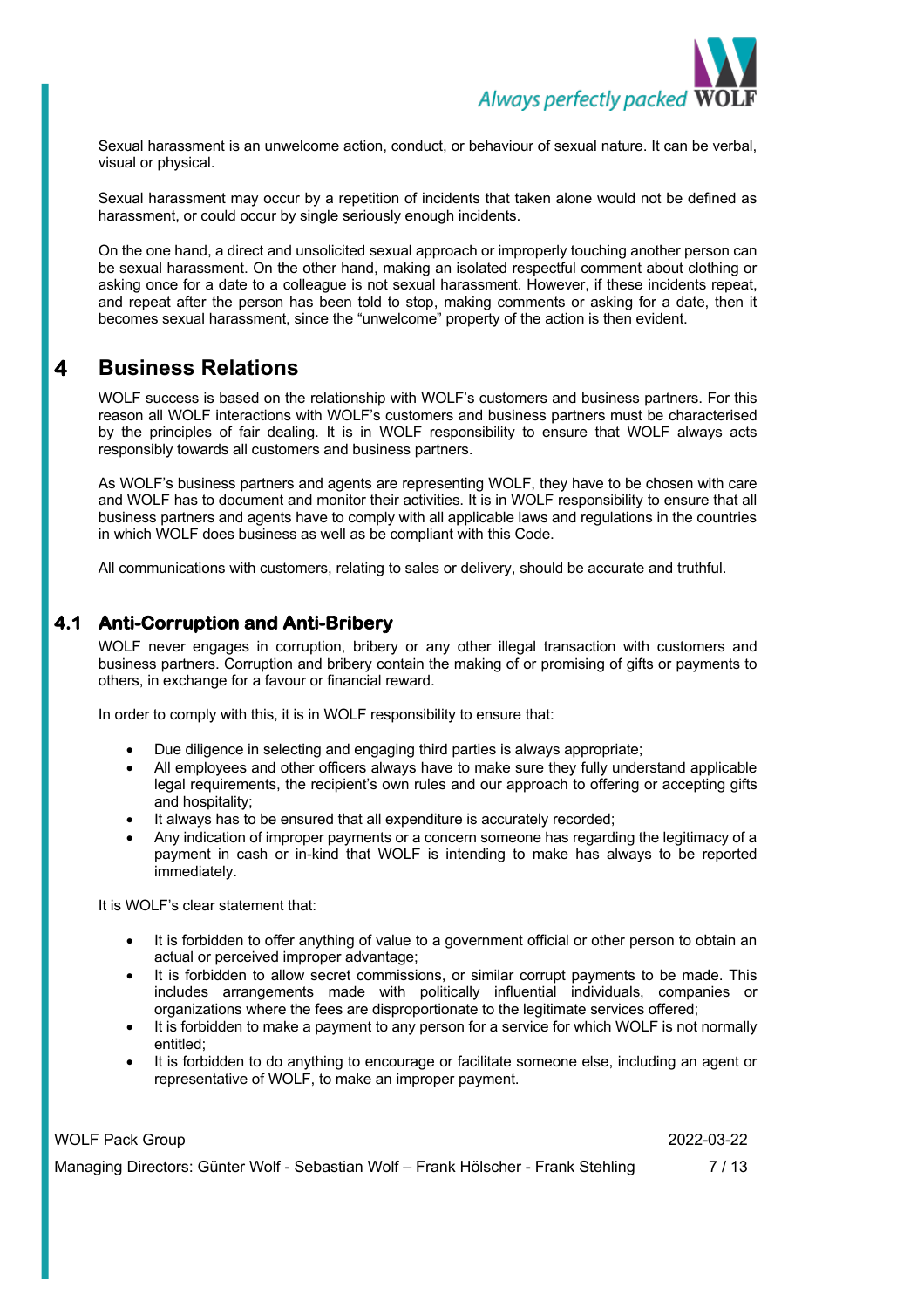

#### **4.2 Gifts, Entertainment and Hospitality**

It is in WOLF responsibility to ensure that all employees and other officers must exercise the utmost care when offering or accepting gifts and hospitality, in order to protect their reputation and the reputation of WOLF against allegations of improper behaviour and to ensure that bribery laws are not breached. It is the responsibility of WOLF representatives to comply with customer policy for accepting gifts. It is in WOLF responsibility to ensure that offering or accepting gifts and hospitality must always be done in accordance with the law and local business practice – for example, where the exchange of gifts is customary and the gifts are appropriate for the occasion - and be disclosed to the respective superior or manager. At no time business decisions may be influenced by gifts or entertainment received. It is in WOLF responsibility to ensure that all employees and other officers should not request, grant, accept, or offer personal advantages or benefits to ensure preference during initiation, assignment, or processing of an order or contract. It is a clear WOLF statement that in particular, acceptance of monetary gifts, favour or hospitality is prohibited. WOLF employees and other officers are not allowed to offer or provide benefits to official and public officers, decision-makers, customers, potential customers, suppliers and competitors.

#### **4.3 Competition and antitrust**

Antitrust laws are actively enforced by national competition authorities, many of which are increasingly collaborating in the investigation and prosecution of conduct, in the international arena.

Breaches of competition laws carry potentially serious consequences for both WOLF and for employees and other officers who may be involved. Penalties range from imprisonment in some countries to substantial fines.

In order to comply with this, it is WOLF clear statement that:

- The antitrust ramifications when interacting with a competitor should always be considered;
- WOLF independence of judgment in pricing, marketing and selling of any product should always be maintained;
- WOLF manager should always be consulted:
	- o Before entering any agreement with a competitor;
	- $\circ$  Immediately, and before taking any action, if there are any doubts or questions about antitrust issues.

It is WOLF clear statement that:

- It is forbidden to agree or reach an understanding with any competitor relating to:
	- o Prices to be charged for and the terms or conditions of sale of a product;
	- o Customers to whom any product will or will not be sold;
	- o Tenders or bids;
	- o Geographic regions of sales;
- It is forbidden to communicate in any way with any competitor the following, unless it is already publicly available:
	- o Negotiations with customers or suppliers or general negotiation strategies;
	- o Terms of trade, including but not limited to, prices;
	- o Previous, current or future, sales data or market conditions.

| <b>WOLF Pack Group</b>                                                             | 2022-03-22 |
|------------------------------------------------------------------------------------|------------|
| Managing Directors: Günter Wolf - Sebastian Wolf - Frank Hölscher - Frank Stehling | 8/13       |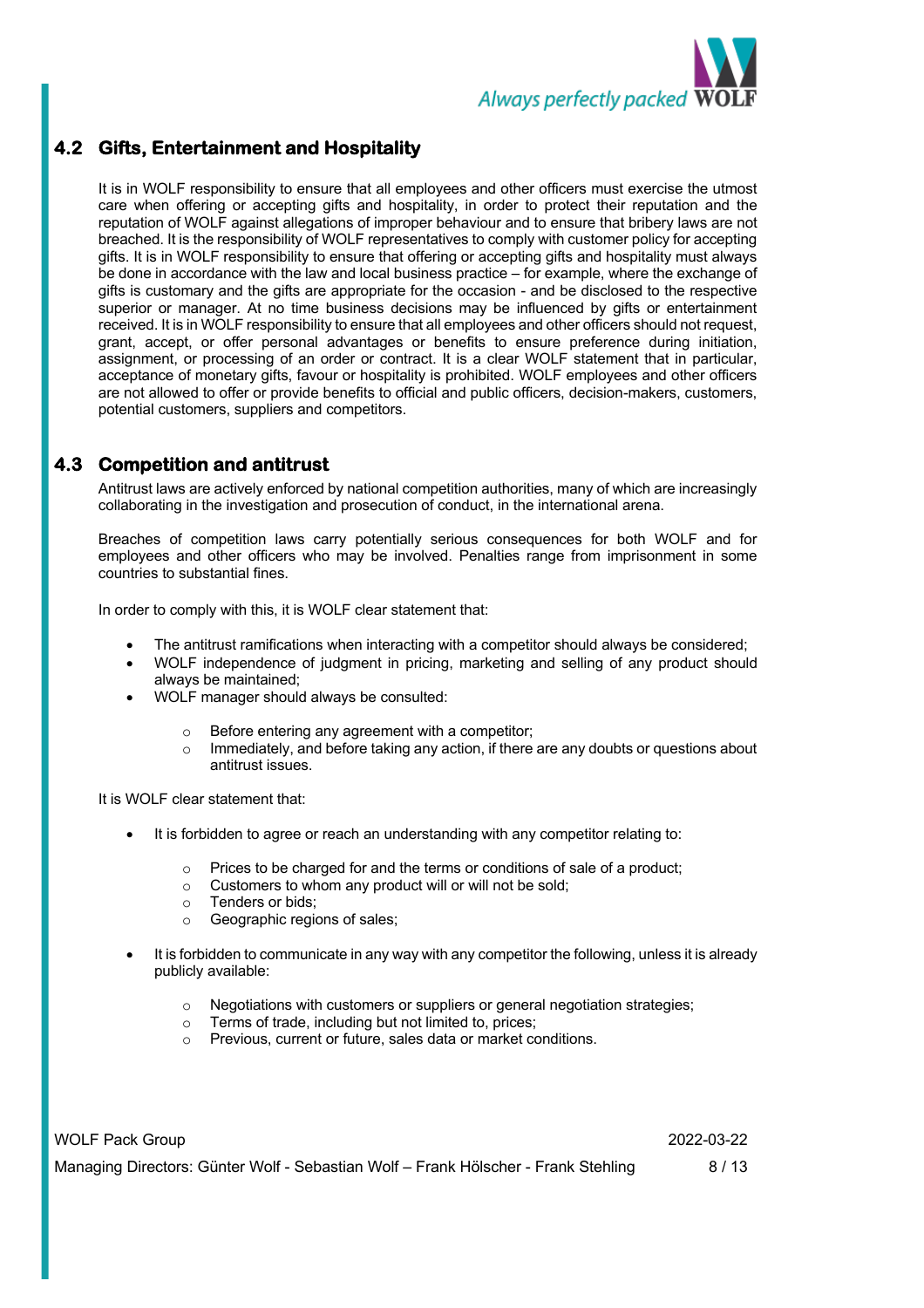

#### **4.4 Maintaining Supplier Relationships**

Through their actions, suppliers can directly impact the financial performance and profitability of WOLF, as well as adding to, or detracting from, WOLF reputation. Wherever possible, WOLF seeks to establish a collaborative relationship where suppliers can be viewed as business partners.

In order to comply with this, it is WOLF's clear statement that:

- WOLF employees and other officers should always seek to obtain a competitive bid;
- Regular reviews of supplier relationships to ensure performance should be conducted;
- It should always be verified that invoices clearly and fairly represent goods and services provided;
- Payments should be only made to the person or organization that actually provides the goods or services

And

- Confidential business information should never be given to a supplier without a justified reason;
- A contract or commitment that includes a reciprocal agreement or exchange of favours should never be agreed upon.

#### **4.5 Conflicts of Interest**

It is in WOLF responsibility to ensure that all business relationships must be conducted in a professional, impartial and competitive manner.

WOLF resources or the employee's position or influence at WOLF must not be misused to promote or assist an external activity

A conflict of interest arises when an employee is in a decision-making position and participates in an activity or acquires another interest or loyalty that jeopardises, or could be seen as jeopardising, his or her judgment, objectivity or independence.

All WOLF employees and other officers shall avoid activities inside and outside of WOLF, that lead to or could lead to a conflict between personal interests and the interests of the WOLF company unless the conflict of interest has been disclosed by them and properly approved. At all times, we want to avoid third parties doubting the integrity and professionalism of WOLF.

It is in WOLF responsibility to ensure that, in case an employee is requested by his superior to perform an act that is not compliant with these rules, should report the request and not to comply with it.

If in doubt, the employee should disclose the potential conflict of interest to the management, HRdepartment or the Compliance Desk, rather than assessing by him or herself if the situation is a conflict of interest or not.

In order to comply with this, unless these conflicts are disclosed and approved, it is in WOLF responsibility to ensure that:

- All WOLF Employees have to excuse themselves from any decision-making process where they have an interest that influences, or is perceived as influencing, their ability to make an objective decision and to fulfil their responsibilities towards WOLF;
- Hiring, promoting or directly supervising a close relative is forbidden;
- All WOLF Employees must not personally pursue or undertake any opportunities WOLF could have an interest in.

| <b>WOLF Pack Group</b>                                                             | 2022-03-22 |
|------------------------------------------------------------------------------------|------------|
| Managing Directors: Günter Wolf - Sebastian Wolf - Frank Hölscher - Frank Stehling | 9/13       |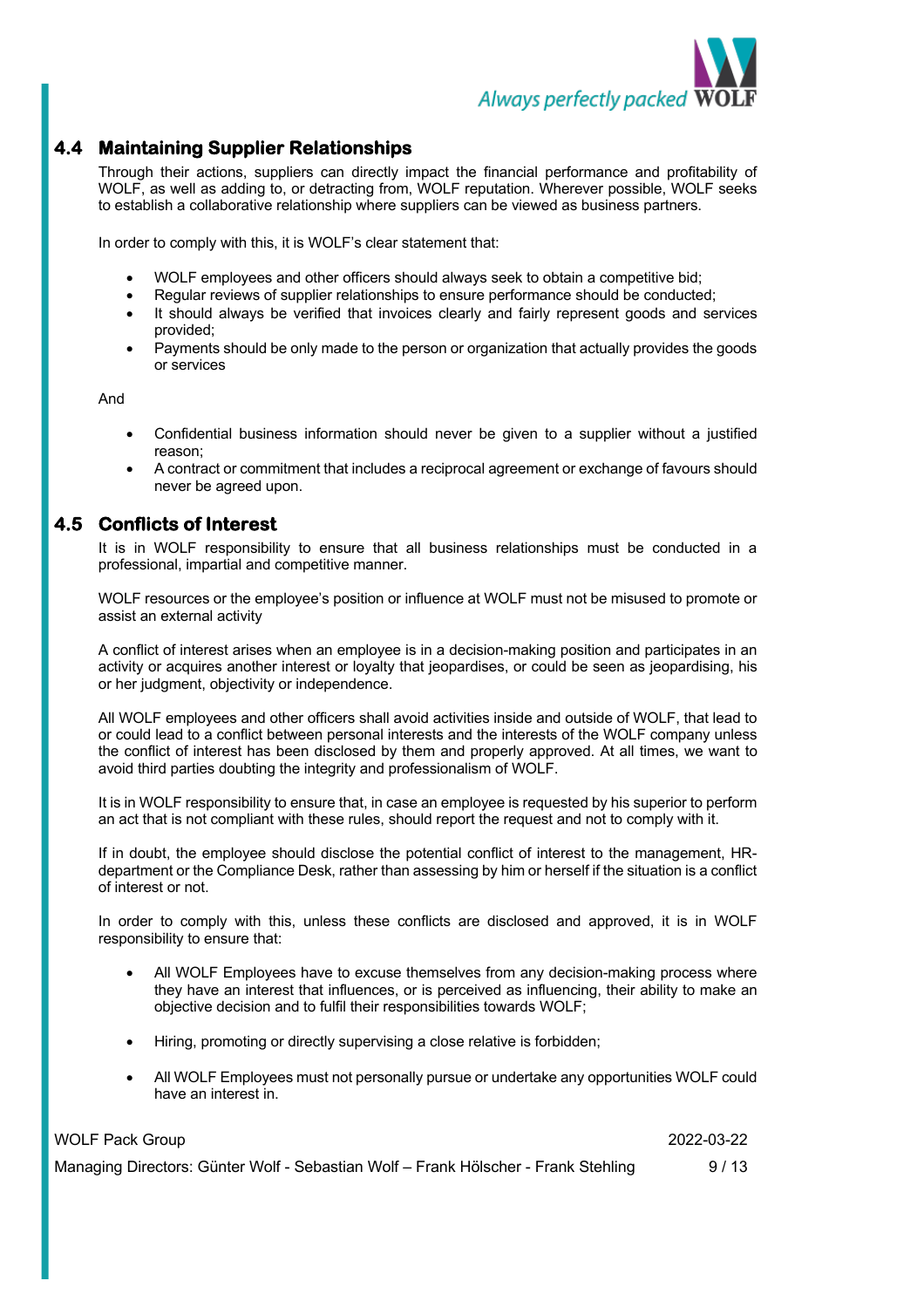

## **5 Business Resources**

#### **5.1 Use of Assets**

WOLF assets may include property, time, proprietary information, corporate opportunities and funds, as well as equipment used by individuals, such as mobile phones and computers.

WOLF is responsible to ensure that all company assets that employees and other officers receive from WOLF must be treated with thorough care and may essentially be used for WOLF company purposes only, unless otherwise agreed to. Company assets may not be used for improper, unethical or illegal activities.

WOLF is responsible to ensure that all employees have to take care to prevent waste, loss, damage, misuse, theft or misappropriation of WOLF assets and comply with applicable company requirements and laws, regarding the use of transfer of WOLF assets.

WOLF equipment or facilities must not be used to access offensive material, such as pornography.

WOLF is responsible to ensure that unauthorized entry to WOLF facilities is strictly forbidden, as well as duplicating keys or key cards to WOLF property, without appropriate authorization.

#### **5.2 Intellectual Property**

WOLF is fully aware that its intellectual property is a valuable asset and an essential management resource underpinning WOLF business activities and the confidence WOLF customers place in WOLF. WOLF will make every effort to obtain and maintain all necessary intellectual property rights, including patents, copyrights and trademarks, and utilize them effectively in growing its business. WOLF recognizes that the knowledge and know-how, held by each employee and other officer, give WOLF a competitive edge in WOLF business activities.

WOLF respects third-party intellectual property and utilizes it only after having properly secured rights to its use.

The rules of intellectual property rights also refer to copyrights, patents, trademarks and trade secrets.

Intellectual property is WOLF property in the same way as physical assets belong to the company. It is highly valuable and, as markets become increasingly competitive, protecting our intellectual property is essential. As it has been developed by WOLF, it may have a right to protection under law, relating to copyright, patents, trademarks, etc.

In order to comply with this, it is in WOLF responsibility to ensure that

- The information obtained by participating in the development of process or products for WOLF, or the results of such work, should always be regarded as the property of WOLF, both during and after the period of employment with WOLF;
- It should be verified that proper licenses are in place before using any third party software products.

#### **5.3 Accurate Books and Records**

All business transactions and records must be maintained and handled with the highest standard of accuracy and accountability. Accurate books and records are essential for the proper management of the business and also required by law.

WOLF Pack Group 2022-03-22

Managing Directors: Günter Wolf - Sebastian Wolf – Frank Hölscher - Frank Stehling 10 / 13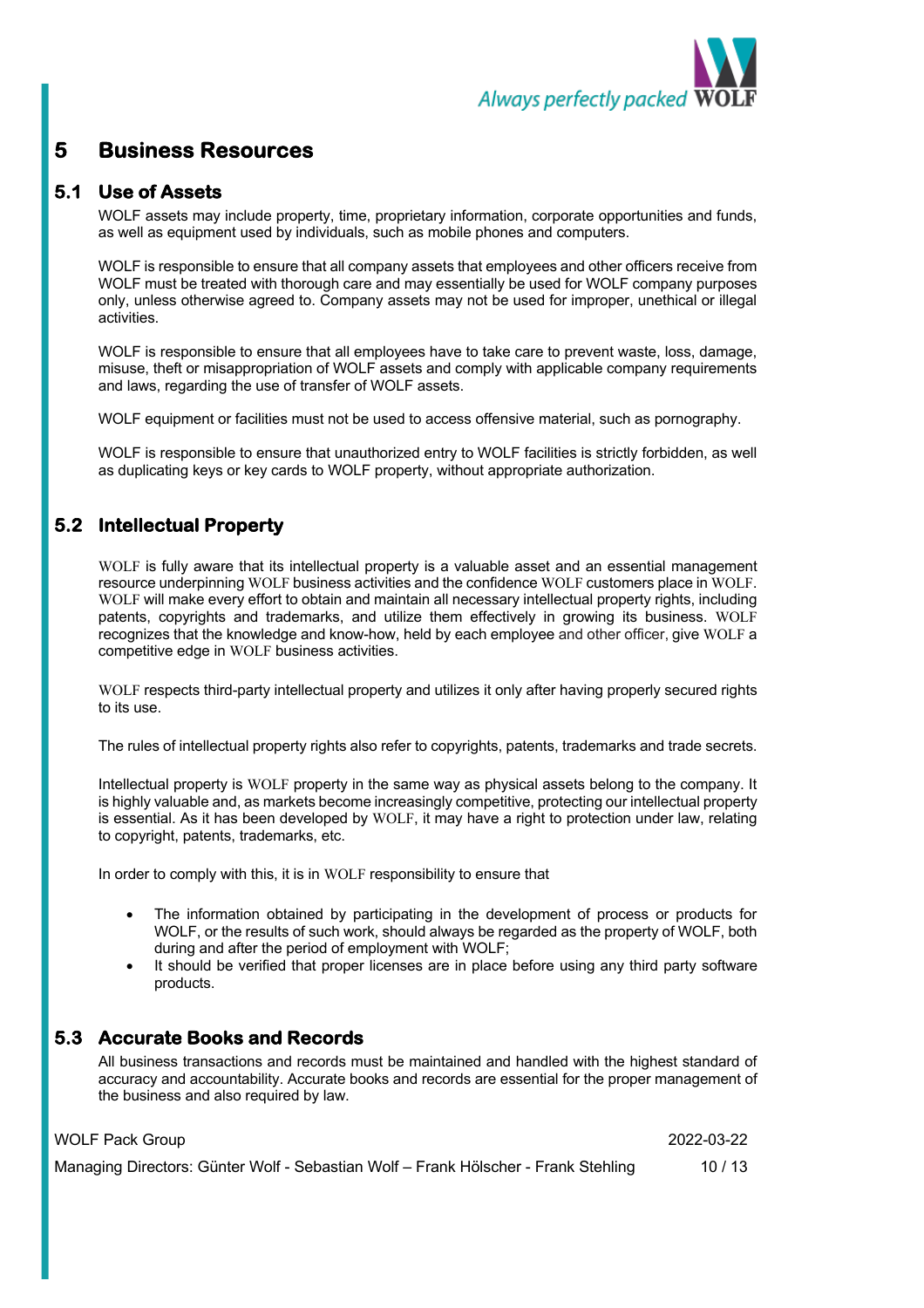

In all financial accounts and documents false or misleading entries are not allowed. By monitoring this, on a regular basis, WOLF has to ensure that legal requirements are met.

WOLF is responsible to ensure that all employees and other officers shall be responsible for ensuring that all business dealings, that they are involved in, are documented thoroughly, precisely, and completely. Operating expenses must be documented with thorough, written statements in a timely manner.

All business documents shall be the exclusive property of WOLF and must be created and kept, according to our regulations. All accounting and reporting must represent the actual financial and factual situation of WOLF.

In order to comply with this, WOLF is responsible to ensure that:

- Company books, records, accounts and documentation should always be kept accurate, complete and true, in accordance with generally accepted accounting principles;
- All WOLF employees should always cooperate fully with internal and external auditors;
- Integrity in submitting and approving expenses claims should always be demonstrated;
- Documents and records should always be retained in accordance with the applicable laws;
- The custody of all relevant records should be returned or transferred, if someone changes the job within WOLF or leaves a WOLF company.

#### **5.4 Financial integrity**

Financial integrity is of utmost importance for WOLF.

For this reason it is explicitly in WOLF responsibility to ensure that:

- It is forbidden to maintain undisclosed or unrecorded funds for any purpose;
- It is forbidden to alter documents (i.e. faking a customer signature, destroying a document to conceal a fact);
- It is forbidden to create false entries on the books of any nature:
- It is forbidden to conceal or misrepresent the true nature of a payment.

Compliance with supplemental policies, such as Signature Policy, and records retentions policies and laws, are indispensable.

Economic boycotts are not tolerated within WOLF. Any kind of boycotts will be met with disciplinary action from the Executive Board. Exceptions from this are only allowed following Export Control guidance.

#### **6 Governments**

#### **6.1 Political contributions**

WOLF shall be committed that its funds or assets should not be used for any contributions to political parties or candidates. A political contribution could be both direct and in-kind.

Contribution of products, purchasing fundraising tickets, volunteer work by WOLF employees and other officers, within normal business hours and the use of WOLF facilities for fundraising or political purposes, are considered as in-kind contributions.

WOLF Pack Group 2022-03-22

Managing Directors: Günter Wolf - Sebastian Wolf – Frank Hölscher - Frank Stehling 11 / 13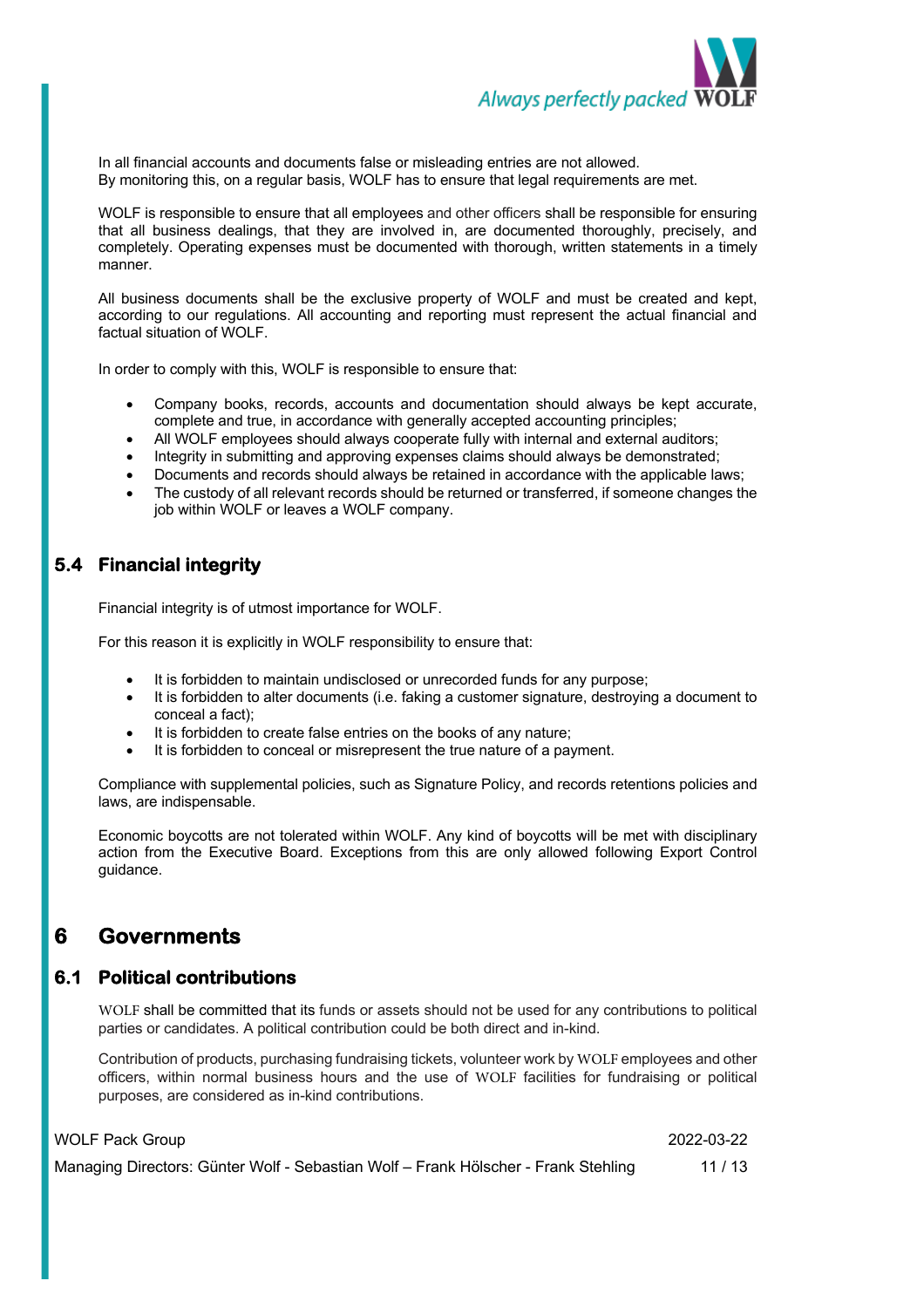

WOLF will not reimburse any WOLF's person or individual, associated with WOLF, in any form for political contributions.

Each WOLF employee and other officer have the right to make personal contributions to legal candidates or legal parties. However, the individual is responsible for this contribution. Furthermore, a personal contribution shall not be made with the intention of assisting WOLF or one of its partners, in obtaining or retaining business.

#### **6.2 Personal Political Activity**

WOLF is responsible to ensure that all employees engage in political activities, they must be able to maintain impartiality in relation to their duties and responsibilities towards WOLF.

## **7 Data Security and Data Protection**

WOLF places the utmost importance on securely, maintaining and protecting, its data. Not only doing this has significant influence on the success of our business, but also on the company's public image. That is why, in order to prevent its unauthorized access, misappropriation, loss, or premature deletion, WOLF protects WOLF interests as well as the interests of WOLF's customers' and employees' data with all suitable and appropriate technical and organizational means at WOLF disposal.

The protection of WOLF's customers' and employees' sensitive personal data is highly important to WOLF. WOLF therefore handles all such information with the utmost confidentiality and care. Each individual is responsible for maintaining a high level of security in the WOLF, within the framework of his or her daily tasks.

WOLF collects processes or uses personal data only with personal consent, insofar as this is necessary for predetermined, in case when a clear legal standard allows it, or if it is necessary to fulfil contractual obligations. Furthermore, WOLF collects processes and uses personal information only to the extent necessary for its designated purpose.

## **8 Duty to report violations**

All WOLF employees and other officers shall be obliged to observe the provisions of this Code and to apply them during their daily activities at WOLF. WOLF is responsible to ensure that every employee and other officer shall be committed to monitor their own conduct, according to this Code and to adapt their behaviour accordingly.

WOLF is responsible to ensure that all employees and other officers are encouraged to contact their direct superior, or another member of the management, in case they are in doubt whether certain behaviour or a certain approach to a situation does not appear to match our guidelines.

Furthermore, WOLF is responsible to ensure that all employees and other officers shall be obligated to report any actual or suspected violations and activities of other employees who could be in violation of these guidelines. This shall apply not only to the observation of misconduct or any violations of these guidelines, but also in case specific violations are suspected.

Such reporting is handled strictly confidential and only the persons involved in this investigation are informed about, unless law requires a different procedure.

It is the duty of every employee, customer and business partner to assist with such investigation, as requested. Such assistance should remain anonymous.

| <b>WOLF Pack Group</b>                                                             | 2022-03-22 |
|------------------------------------------------------------------------------------|------------|
| Managing Directors: Günter Wolf - Sebastian Wolf - Frank Hölscher - Frank Stehling | 12/13      |